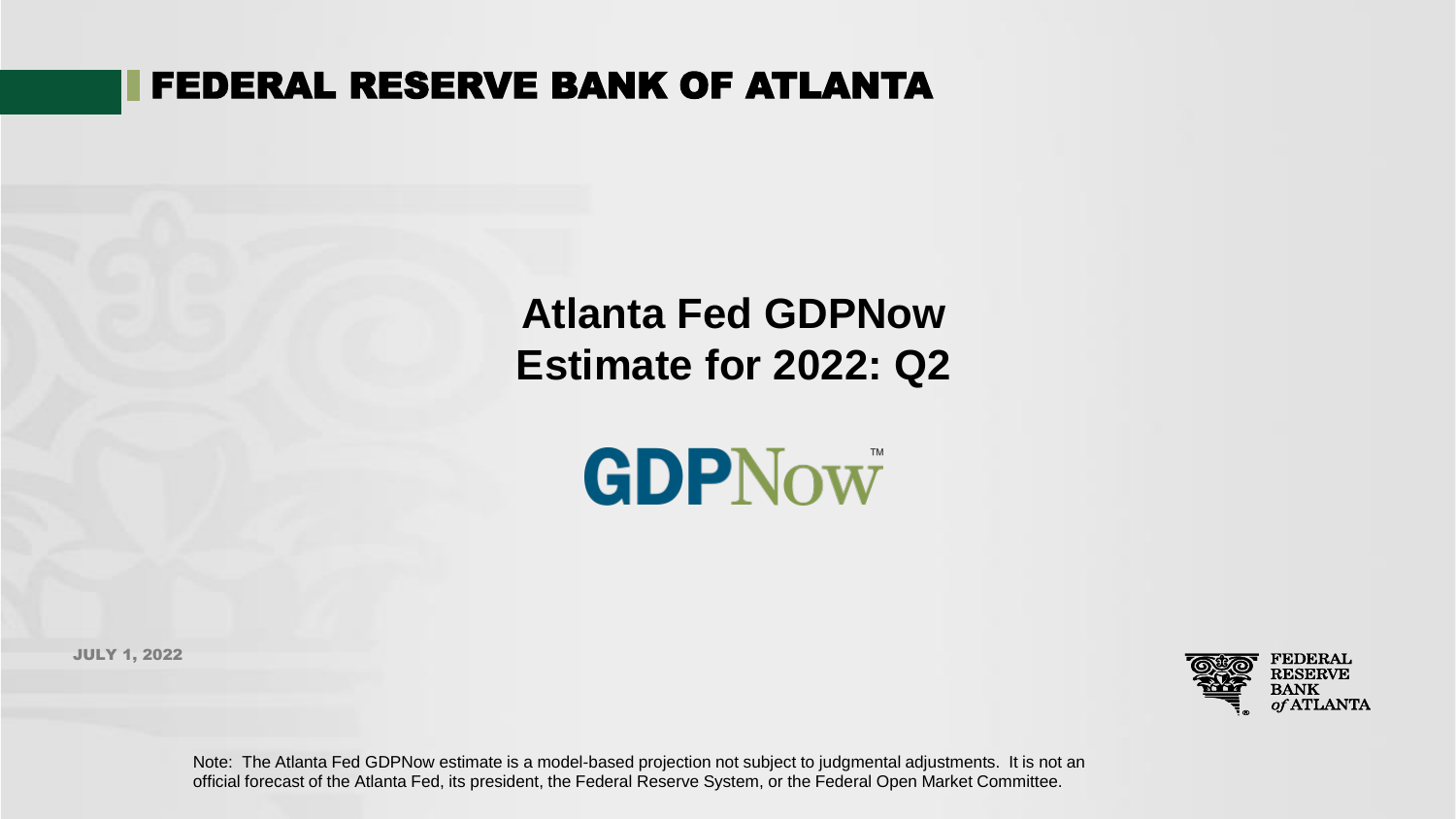

GDPNow is not an official forecast of the Atlanta Fed. Rather, it is best viewed as a running estimate of real GDP growth based on available economic data for the current measured quarter. There are no subjective adjustments made to GDPNow—the estimate is based solely on the mathematical results of the model.

In particular, it does not capture the impact of COVID-19 and social mobility beyond their impact on GDP source data and relevant economic reports that have already been released. It does not anticipate their impact on forthcoming economic reports beyond the standard internal dynamics of the model.

## Evolution of Atlanta Fed GDPNow real GDP estimate for 2022: Q2

Quarterly percent change (SAAR)



Sources*: Blue Chip Economic Indicators* and *Blue Chip Financial Forecasts* Note: The top (bottom) 10 average forecast is an average of the highest (lowest) 10 forecasts in the *Blue Chip* survey.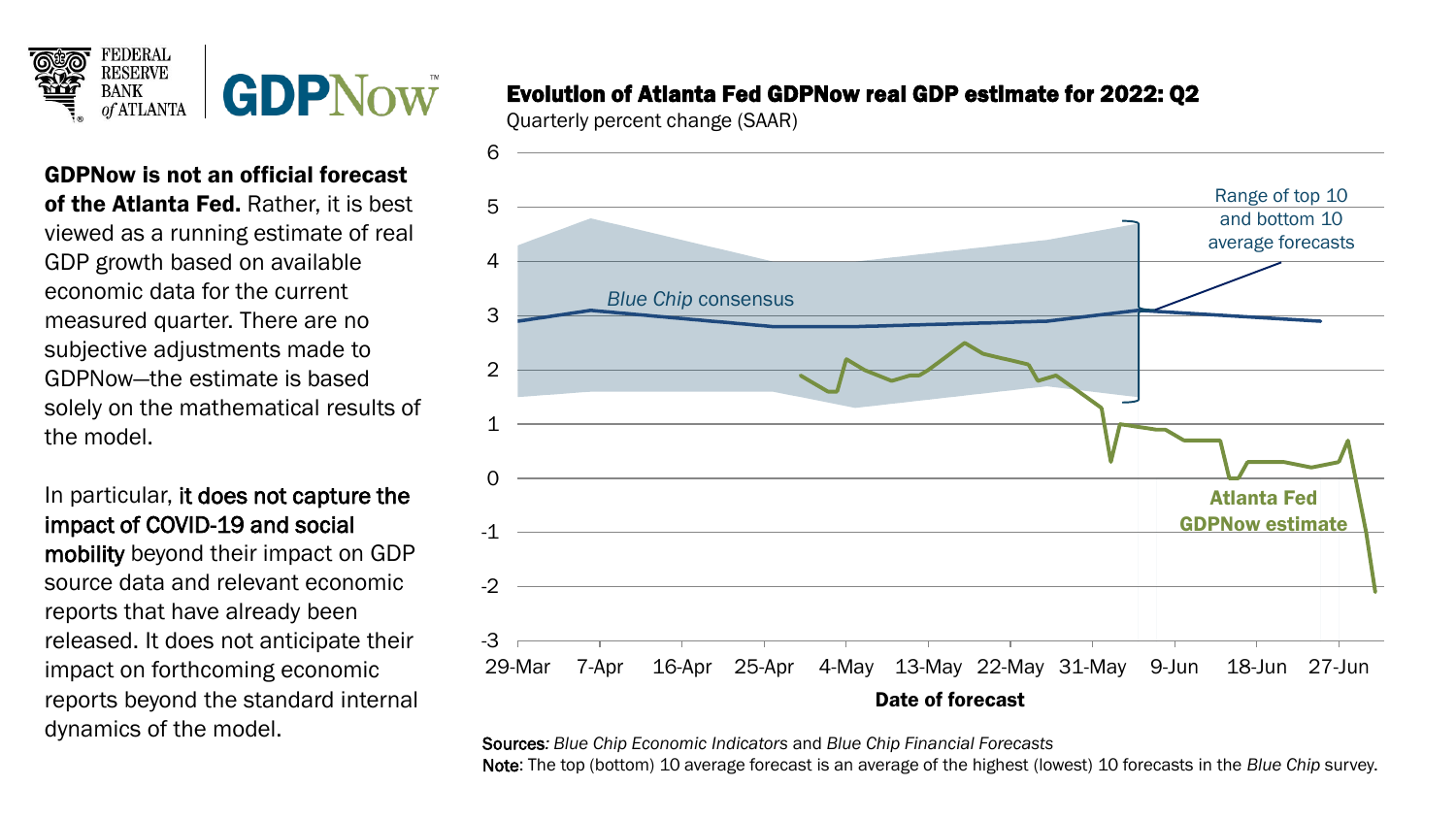# Evolution of Atlanta Fed GDPNow real GDP growth estimates for 2022: Q2

| Date                                   | Major Releases                                | GDP* | Date       | <b>Major Releases</b>              | GDP* | Date      | <b>Major Releases</b>                        | GDP*   |  |
|----------------------------------------|-----------------------------------------------|------|------------|------------------------------------|------|-----------|----------------------------------------------|--------|--|
| GDP (5/26), Pers Inc/PCE, NIPA tables, |                                               |      |            |                                    |      |           |                                              |        |  |
| 29-Apr                                 | Initial nowcast                               | 1.9  | 27-May     | Adv Econ Indicators                | 1.9  |           | 30-Jun GDP (6/29), Pers Inc/PCE, NIPA tables | $-1.0$ |  |
| 2-May                                  | Construction spending, ISM Manuf.             | 1.6  | $1$ -Jun   | Construction spending, ISM Manuf.  | 1.3  | $1 -$ Jul | Construction spending, ISM Manuf.            | $-2.1$ |  |
| 3-May                                  | M3-2 Manufacturing                            | 1.6  | 2-Jun      | M3-2 Manufacturing, Auto Sales     | 0.3  |           |                                              |        |  |
|                                        | 4-May Foreign trade, Auto sales, ISM Services | 2.2  | 3-Jun      | Emp situation, ISM Nonmanuf Index  | 1.0  |           |                                              |        |  |
| 6-May                                  | <b>Employment situation</b>                   | 2.0  | 7-Jun      | International Trade                | 0.9  |           |                                              |        |  |
| 9-May                                  | Wholesale trade                               | 1.8  | 8-Jun      | Wholesale trade                    | 0.9  |           |                                              |        |  |
|                                        | Consumer Price Index, Monthly                 |      |            | Consumer Price Index, Monthly      |      |           |                                              |        |  |
| 11-May                                 | <b>Treasury Statement</b>                     | 1.9  | 10-Jun     | <b>Treasury Statement</b>          | 0.7  |           |                                              |        |  |
| 12-May                                 | Producer Price Index                          | 1.9  | $14$ -Jun  | <b>Producer Price Index</b>        | 0.7  |           |                                              |        |  |
|                                        | Import/Export Prices, Annual M3               |      |            |                                    |      |           |                                              |        |  |
| 13-May                                 | manufacturing revision                        | 2.0  | $15$ -Jun  | Retail trade, Import/Export Prices | 0.0  |           |                                              |        |  |
| 17-May                                 | Retail trade, Industrial production           | 2.5  | 16-Jun     | Housing starts                     | 0.0  |           |                                              |        |  |
| 18-May                                 | Housing starts                                | 2.4  | 17-Jun     | <b>Industrial Production</b>       | 0.3  |           |                                              |        |  |
| 19-May                                 | Existing home-sales                           | 2.3  | $21 - Jun$ | Existing home-sales                | 0.3  |           |                                              |        |  |
| 24-May                                 | New home-sales                                | 2.1  | 24-Jun     | New home-sales                     | 0.2  |           |                                              |        |  |
| 25-May                                 | Advance M3 Manufacturing                      | 1.8  | $27 - Jun$ | Advance M3 Manufacturing           | 0.3  |           |                                              |        |  |
|                                        |                                               |      | 28-Jun     | <b>Advance Economic Indicators</b> | 0.7  |           |                                              |        |  |

\*Note: Annualized quarterly growth rate of real GDP.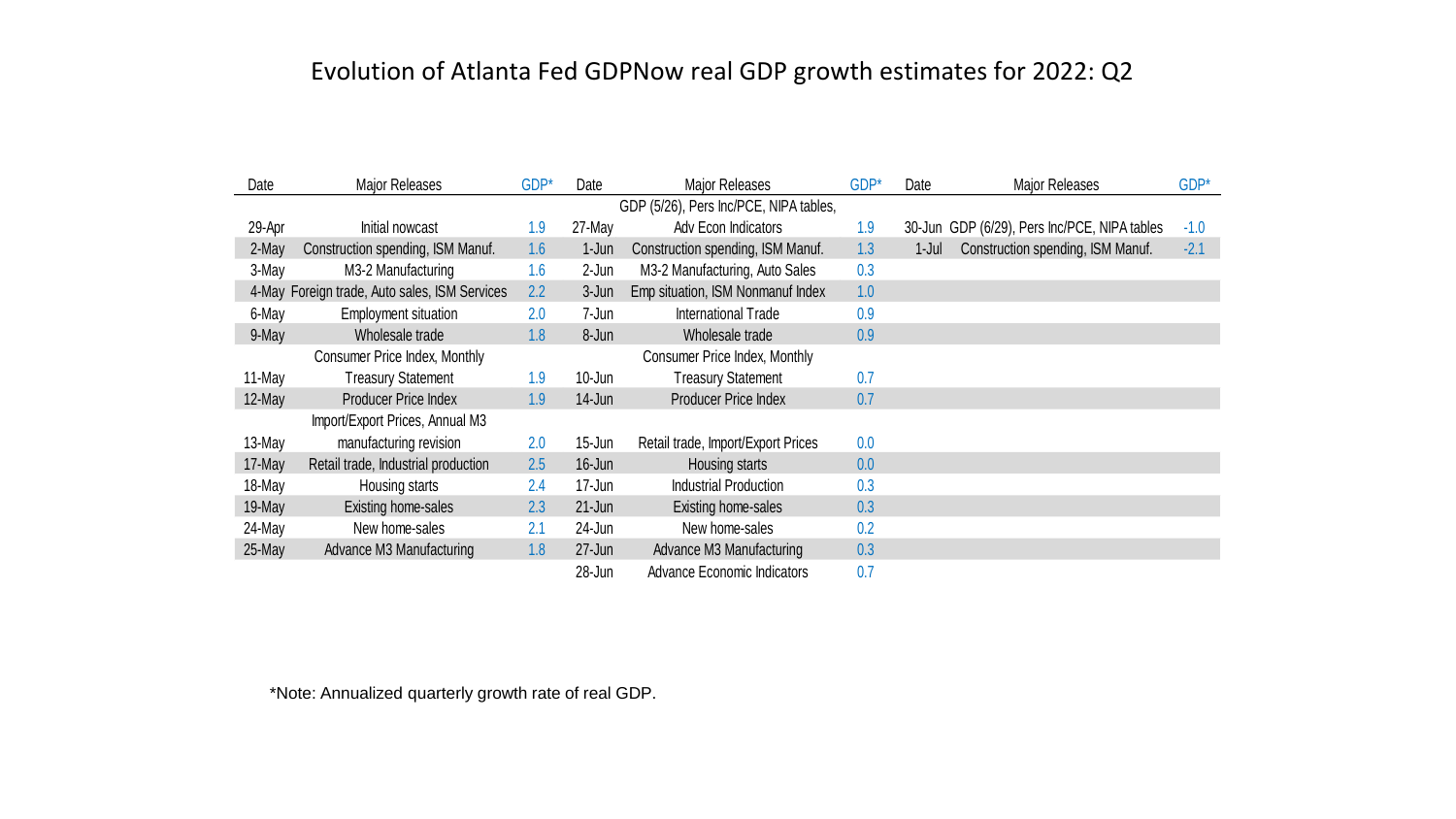### Atlanta Fed GDPNow estimates for 2022: Q2, growth rates and changes

|            |                                        |            |            |        | Intell. |         |         |       |         |         | Change |         |
|------------|----------------------------------------|------------|------------|--------|---------|---------|---------|-------|---------|---------|--------|---------|
|            |                                        |            |            | Equip- | prop.   | Nonres. | Resid.  |       |         |         | in net | Change  |
| Date       | Major Releases                         | <b>GDP</b> | <b>PCE</b> | ment   | prod.   | struct. | inves.  | Govt. | Exports | Imports | exp.   | in CIPI |
| 29-Apr     | Initial nowcast                        | 1.9        | 3.8        | 6.1    | 6.3     | 5.0     | 1.7     | 1.4   | 3.9     | 7.1     | $-45$  | $-56$   |
|            | GDP (5/26), Pers Inc/PCE, NIPA tables, |            |            |        |         |         |         |       |         |         |        |         |
| 27-May     | <b>Adv Econ Indicators</b>             | 1.9        | 4.7        | 2.8    | 7.4     | 2.0     | $-5.6$  | 1.7   | 6.6     | 6.3     | $-22$  | $-78$   |
| 7-Jun      | International Trade                    | 0.9        | 3.7        | 0.7    | 7.8     | $-3.5$  | $-8.5$  | 1.3   | 10.3    | 8.0     | $-17$  | $-80$   |
| 8-Jun      | Wholesale trade                        | 0.9        | 3.7        | 0.7    | 7.8     | $-3.5$  | $-8.5$  | 1.3   | 10.2    | 7.9     | $-17$  | $-80$   |
|            | Consumer Price Index, Monthly          |            |            |        |         |         |         |       |         |         |        |         |
| $10 - Jun$ | <b>Treasury Statement</b>              | 0.7        | 3.7        | 0.7    | 7.8     | $-3.5$  | $-8.1$  | 0.9   | 10.2    | 7.9     | $-17$  | $-84$   |
| 14-Jun     | <b>Producer Price Index</b>            | 0.7        | 3.7        | 0.7    | 7.8     | $-3.3$  | $-8.0$  | 0.9   | 10.2    | 7.9     | $-17$  | $-85$   |
| 15-Jun     | Retail trade, Import/Export Prices     | 0.0        | 2.6        | 0.6    | 7.8     | $-3.4$  | $-8.5$  | 0.9   | 9.8     | 7.6     | $-16$  | $-86$   |
| 16-Jun     | Housing starts                         | 0.0        | 2.6        | 0.4    | 7.8     | $-3.4$  | $-7.7$  | 0.9   | 9.8     | 7.5     | $-16$  | $-86$   |
| 17-Jun     | <b>Industrial Production</b>           | 0.3        | 2.7        | 0.5    | 7.8     | $-1.9$  | $-7.7$  | 0.9   | 9.7     | 7.5     | $-15$  | $-74$   |
| $21 - Jun$ | Existing home-sales                    | 0.3        | 2.7        | 0.4    | 7.8     | $-1.9$  | $-9.2$  | 0.9   | 9.7     | 7.4     | $-15$  | $-74$   |
| 24-Jun     | New home-sales                         | 0.2        | 2.7        | 0.4    | 7.8     | $-1.9$  | $-10.0$ | 0.9   | 9.7     | 7.4     | $-15$  | $-74$   |
| 27-Jun     | Advance M3 Manufacturing               | 0.3        | 2.7        | $-0.4$ | 7.8     | $-1.9$  | $-10.0$ | 0.9   | 9.7     | 7.4     | $-15$  | $-70$   |
| 28-Jun     | <b>Advance Economic Indicators</b>     | 0.7        | 2.7        | $-2.9$ | 7.8     | $-1.9$  | $-10.0$ | 0.9   | 10.2    | 4.8     | 12     | $-63$   |
| $30 - Jun$ | GDP (6/29), Pers Inc/PCE, NIPA tables  | $-1.0$     | 1.7        | $-1.5$ | 7.7     | $-1.8$  | $-10.1$ | 0.8   | 10.2    | 4.7     | 13     | $-121$  |
| 1-Jul      | Construction spending, ISM Manuf.      | $-2.1$     | 0.8        | $-4.5$ | 7.5     | $-6.6$  | $-12.0$ | 0.6   | 8.0     | 3.1     | 16     | $-121$  |
|            | Maximum forecast of real GDP growth    |            |            |        |         |         |         |       |         |         |        |         |
| 17-May     | Retail trade, Industrial production    | 2.5        | 4.8        | 8.8    | 6.9     | 2.2     | 1.1     | 1.6   | 5.1     | 8.6     | $-52$  | $-60$   |
|            | Minimum forecast of real GDP growth    |            |            |        |         |         |         |       |         |         |        |         |
| 1-Jul      | Construction spending, ISM Manuf.      | $-2.1$     | 0.8        | $-4.5$ | 7.5     | $-6.6$  | $-12.0$ | 0.6   | 8.0     | 3.1     | 16     | $-121$  |

Note: CIPI is "change in private inventories." Changes in net exports and CIPI are both in billions of 2012 dollars (SAAR). All other numbers are quarterly percent changes (SAAR). Table does not necessarily include all estimates for the quarter; see tab "TrackingHistory" in the **online excel file** for the entire history.